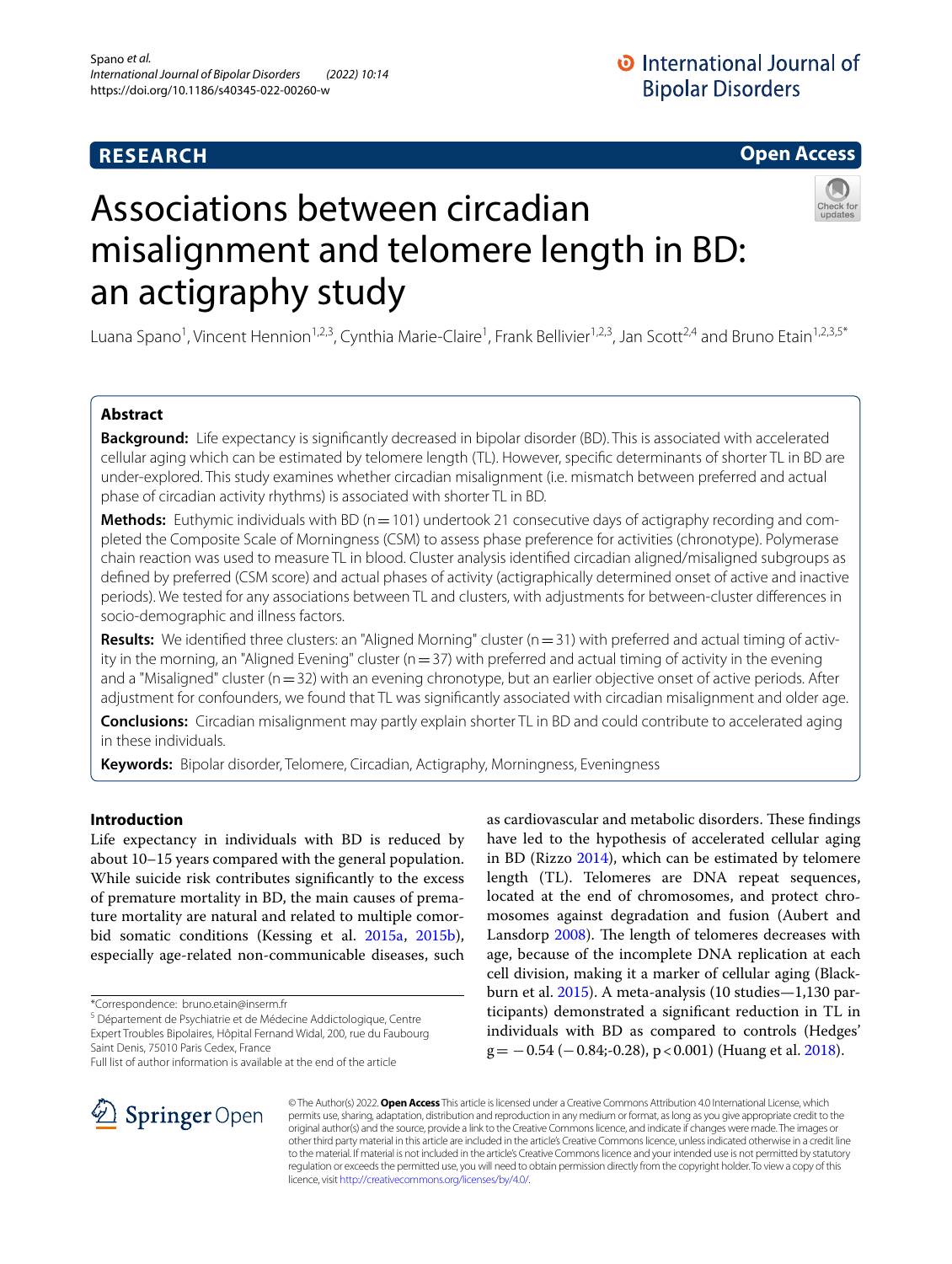The determinants of telomere shortening in BD are poorly understood. Several hypotheses have been proposed, such as genetic vulnerability, exposure to childhood adversity and maltreatment, illness progression (e.g., TL may decrease after each new episode), or the over-representation in individuals with BD of other factors associated with shorter TL (e.g. obesity or smoking) (Aas et al. [2019;](#page-6-2) Birkenaes et al. [2021;](#page-6-3) Bortolato et al. [2017](#page-6-4); Gielen et al. [2018;](#page-7-4) Li et al. [2017;](#page-7-5) Martinsson et al. [2013](#page-7-6); Powell et al. [2018\)](#page-7-7). Interestingly, it is suggested that lithium, which is widely used as a mood stabilizer in BD, may be "protective" against telomere shortening (Coutts et al. [2019;](#page-7-8) Martinsson et al. [2013](#page-7-6); Pisanu et al. [2020](#page-7-9); Squassina et al. [2016](#page-7-10)). An additional, but unexplored, hypothesis can be proposed: circadian disturbances that are core features of BD might be associated with telomere shortening.

Evidence suggests that there are negative consequences for both health and cellular aging when the circadian system is disrupted or challenged (Banks et al. [2016](#page-6-5)) and that telomere shortening might be caused by disruptions in the biological clock (Kagawa [2012\)](#page-7-11). For example, in mice and in drosophila, laboratory-induced circadian desynchronization (i.e. non-24-h dark/light cycles) can lead to senescence, telomere shortening and decreased longevity (Boomgarden et al. [2019;](#page-6-6) Grosbellet et al. [2015](#page-7-12); Inokawa et al. [2020\)](#page-7-13). In human studies, individuals engaged in night-work or shift-work (e.g. nurses, or fight personnel) may experience a higher risk of all-cause mortality (mostly from cardiovascular diseases, and possibly from cancers) (Ballard et al. [2000;](#page-6-7) Su et al. [2021\)](#page-7-14) and greater telomere attrition (Carugno et al. [2019;](#page-6-8) Pavanello et al. [2019](#page-7-15); Samulin Erdem et al. [2017](#page-7-16)). Since both TL shortening and circadian disturbances are common in individuals with BD (Huang et al. [2018](#page-7-3); Murray et al. [2020](#page-7-17)), their potential co-association may be of particular interest. To date, there is limited direct evidence that TL shortening is associated with circadian disturbances in BD, although the Netherlands Study of Depression and Anxiety reported associations between TL and both preferred phase (evening-type, i.e. a preference for engaging in activities later in the day) and actual phase (i.e. later sleep-onset time) (Wynchank et al. [2019](#page-8-0)). These findings made us question whether TL may be associated with particular types of circadian disturbances such as "circadian misalignment".

This term "circadian misalignment" has been propose to describe *"a variety of circumstances, such as inappropriately timed sleep and wake, misalignment of sleep/ wake with feeding rhythms, or misaligned central and peripheral rhythms"* (Baron and Reid [2014\)](#page-6-9). More generally, circadian misalignment may represent a mismatch between endogenous circadian rhythms (i.e., associated with circadian phase preference) and efective behaviors (e.g., activity patterns imposed by social and work schedules or other routines). A recent meta-analysis identifed that individuals with BD are typically characterized by an evening chronotype (Meyrel et al. [2021](#page-7-18)), so it is possible that they may experience a mismatch between their preferred phase of activity or chronotype (for instance assessed by morningness-eveningness questionnaires) and their actual phase of activity (for instance measured by actigraphy) due to work schedule or other forced routines.

Given the evidence we reviewed, we hypothesize that (1) some individuals with BD will demonstrate a mismatch between their preferred and actual phases of activity (hereafter referred as circadian misalignment) and that (2) this circadian misalignment will be associated with shorter TL. For this purpose, we examined data about TL and circadian alignment and misalignment (based on preferred phase of activity as measured by a self-report of morningness-eveningness and actigraphy estimates of timing for activity/inactivity) that was collected from a large clinical sample of euthymic individuals with BD.

## **Materials and methods**

## **Participants**

Participants were recruited from a university-affiliated psychiatric department in Paris (France). Written informed consent was obtained from all participants. This research protocol (Clinical Trials Number NCT02627404) was approved by the French medical ethics committee (Comité de Protection des Personnes (CPP)–IDRCB2008\_AO1465\_50 VI–Pitié-Salpêtrière 118–08) and carried out according to the approved guidelines.

Inclusion criteria were: age ≥ 18 years, a DSM-IV diagnosis of BD type I or II according to the SCID (Structured Clinical Interview for DSM Disorders) (First et al. [1995](#page-7-19)), being euthymic for≥3 months, with a current MADRS score<8 (Montgomery and Asberg Depression Rating Scale) (Montgomery and Åsberg [1979](#page-7-20)), and a current YMRS score<8 (Young Mania Rating Scale) (Young et al. [1978](#page-8-1)); and willing and able to give written informed consent.

Exclusion criteria were: being unable to undertake actigraphy monitoring for 21 consecutive days, current alcohol or substance misuse problem (excluding current tobacco use), inpatient treatment and/or modifcation of mood stabilizer regime in the 3 months prior to assessment, employment involves nightwork or shiftwork, recent trans-meridian travel, current diagnosis for a comorbid neurological or sleep disorder (narcolepsy, obstructive sleep apnea, restless leg syndrome), being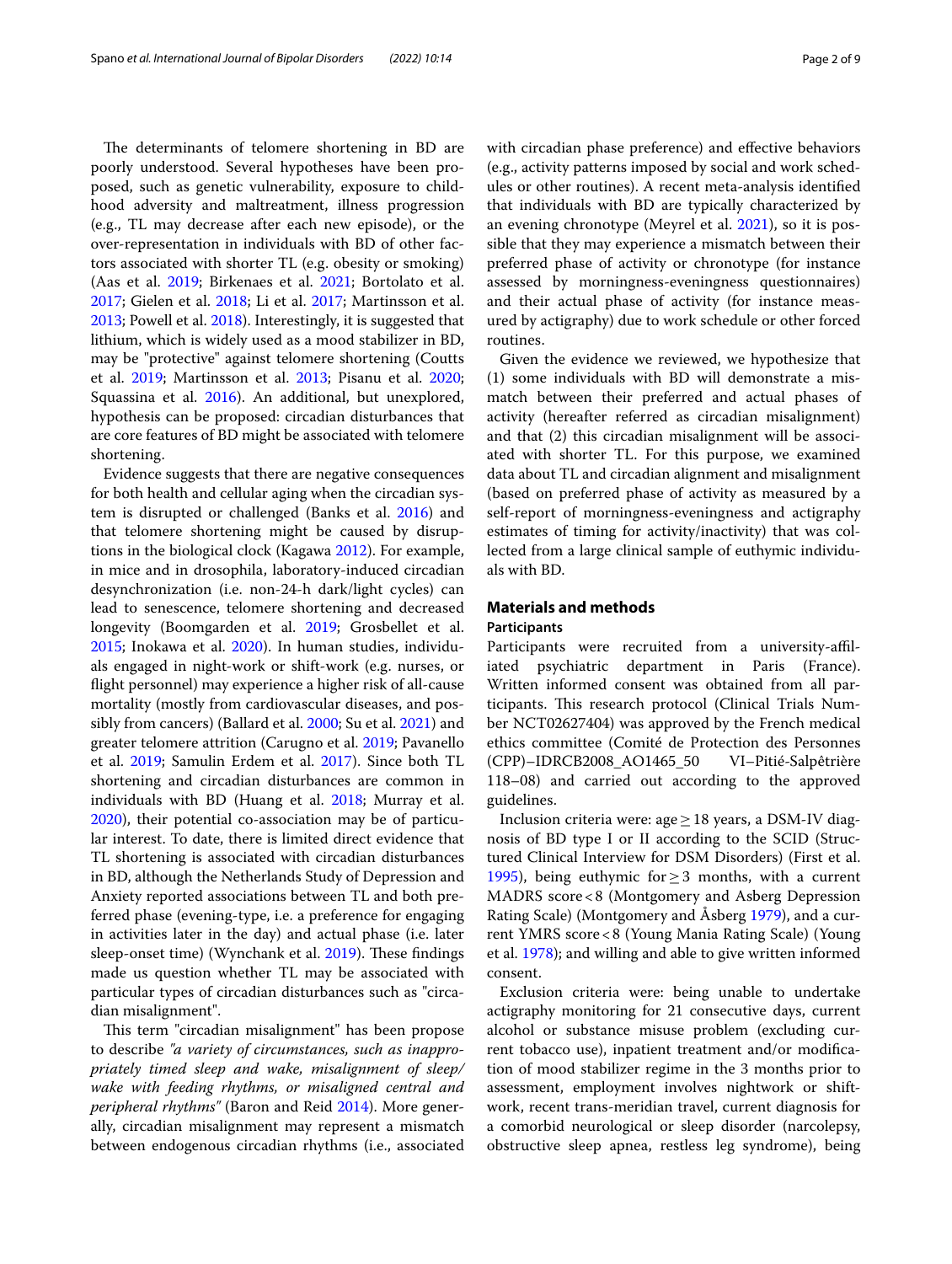prescribed a non-psychotropic medication that can alter sleep and circadian rhythms (such as cortisone), and/or any other mental or physical health problem that contradicted participation in the study.

## **Clinical measures**

At baseline, we collected information about participants' age, sex, Body Mass Index (BMI), tobacco use (current, past or never), past lifetime history of alcohol misuse, MADRS and YMRS scores, age at onset of BD (age of frst full-threshold mood episode that met DSM-IV criteria), duration of illness, number of BD episodes, and currently prescribed medications. The latter were classifed as mood stabilizers (lithium, anticonvulsants, atypical antipsychotics), antidepressants and benzodiazepines.

Participants completed the French version of the Composite Scale of Morningness (CSM) (Smith et al. [1989](#page-7-21)) which is a 13 items self-report that assesses preferred sleep/wake times, peak cognitive performance and morning affect. The total score can range from  $13$  to  $55$ . A previous French validation study indicated that a CSM score>44 is indicative of morningness, whilst a score<32 is indicative of eveningness (scores between 32–44 are categorized as intermediate) (Caci et al. [1999\)](#page-6-10).

## **Actigraphy recording**

Participants wore an actiwatch (the CamNtech AW-7) continuously on the non-dominant wrist for 21 consecutive days. For this study, an epoch of 1 min and an "average" sensitivity threshold was chosen. Participants were shown how to press a button on the device when they went to bed at night and when they got up in the morning (as this enabled the investigators to determine rest periods). Actiwatch Sleep and Activity software program (V7.28) was used to estimate a range of actigraphy metrics. For the purposes of this study, we extracted data on two parameters: M10 onset (representing the clock time for the onset of the most active 10-h period) and L5 onset (onset of the least active 5-h period). Our aim was to compare the above actigraphy estimates with scores from self-rated CSM to identify individuals with circadian alignment (i.e., evidence of concordance between self- and objective estimates of most and least active time periods) or misalignment (i.e., evidence of discordance between estimates).

## **Telomere length measurements**

Genomic DNA was isolated from peripheral blood using an automated Maxwell 16 DNA Purifcation Instrument (Promega). TL was measured using realtime quantitative polymerase chain reaction (PCR) in a 10 μL of final reaction volume containing  $25$  ng of DNA, 5  $\mu$ L of 2 × SSoAdvanced Universal SYBR Green Supermix (biorad) and 300 nmol/L of each following primers: TL-F (TL 5'-CGG-TTT-GTT-TGG-GTT-TGG-GTT-TGG-GTT-TGG-GTT-TGG-GTT-3'); TL-R (5'-GGC-TTG-CCT-TAC-CCT-TAC-CCT-TAC-CCT-TAC-CCT-TAC-CCT-3') for telomere and beta\_hemoglobin-F (5'-GCT-TCT-GAC-ACA-ACT-GTG-TTC-ACT-AGC-3'); beta\_hemoglobin-R (5'-CAC-CAA-CTT-CAT-CCA-CGT-3') for beta-hemoglobin as previously described (Tyrka et al. [2015,](#page-8-2) [2016\)](#page-8-3).

Thermocycling conditions were as follow: initial heating step of 98 °C for 3 min followed by 40 cycles of 98 °C for 15 s and 60 °C for 30 s. All reactions were performed using three technical replicates and data were acquired using a CFX384 Touch Real-Time PCR Detection System (Biorad). A relative TL was estimated using beta-hemoglobin gene as a single-copy gene and the delta delta Cq calculation method (Pfaffl [2001](#page-7-22)).

## **Statistical analysis**

Statistical analyses were performed using SPSS (version 26) and significance was set at  $p < 0.05$ .

Sample characteristics are described using means (with standard deviations), medians (with interquartile ranges; IQR) or counts and percentages as appropriate.

First, we used partial correlations (controlling for age) to examine the associations between TL, CSM score, M10 onset and L5 onset.

Second, to identify which individuals had circadian alignment or misalignment, we entered the CSM total score, M10 onset and L5 onset times into a two-step cluster analysis. This analysis allowed us to identify the optimal number of clusters (of aligned and misaligned subgroups). The procedure uses a distance measure (refecting the (dis)similarity between two observations) based on the log-likelihood, and a clustering criterion based on the Schwarz's Bayesian Criterion (BIC). The characteristics of the identifed clusters were then compared using Kruskal–Wallis tests (for continuous variables) and  $Chi<sup>2</sup>$  or Fisher's exact tests (for categorical variables).

Third, we used a Generalized Linear Modelling (GLM) to examine any association between TL and clusters, while adjusting for potential confounders. TL was used as the dependent variable. Independent variables were clusters (used as an ordinal variable), any variable that would difer between clusters (selected according to p values<0.10 in the univariable analyses) and factors that might be associated with shorter TL (such as BMI and current tobacco use). The analyses were also adjusted for age, sex, BD type and currently prescribed medications (represented by three separate variables: number of mood stabilizers, antidepressants and benzodiazepines).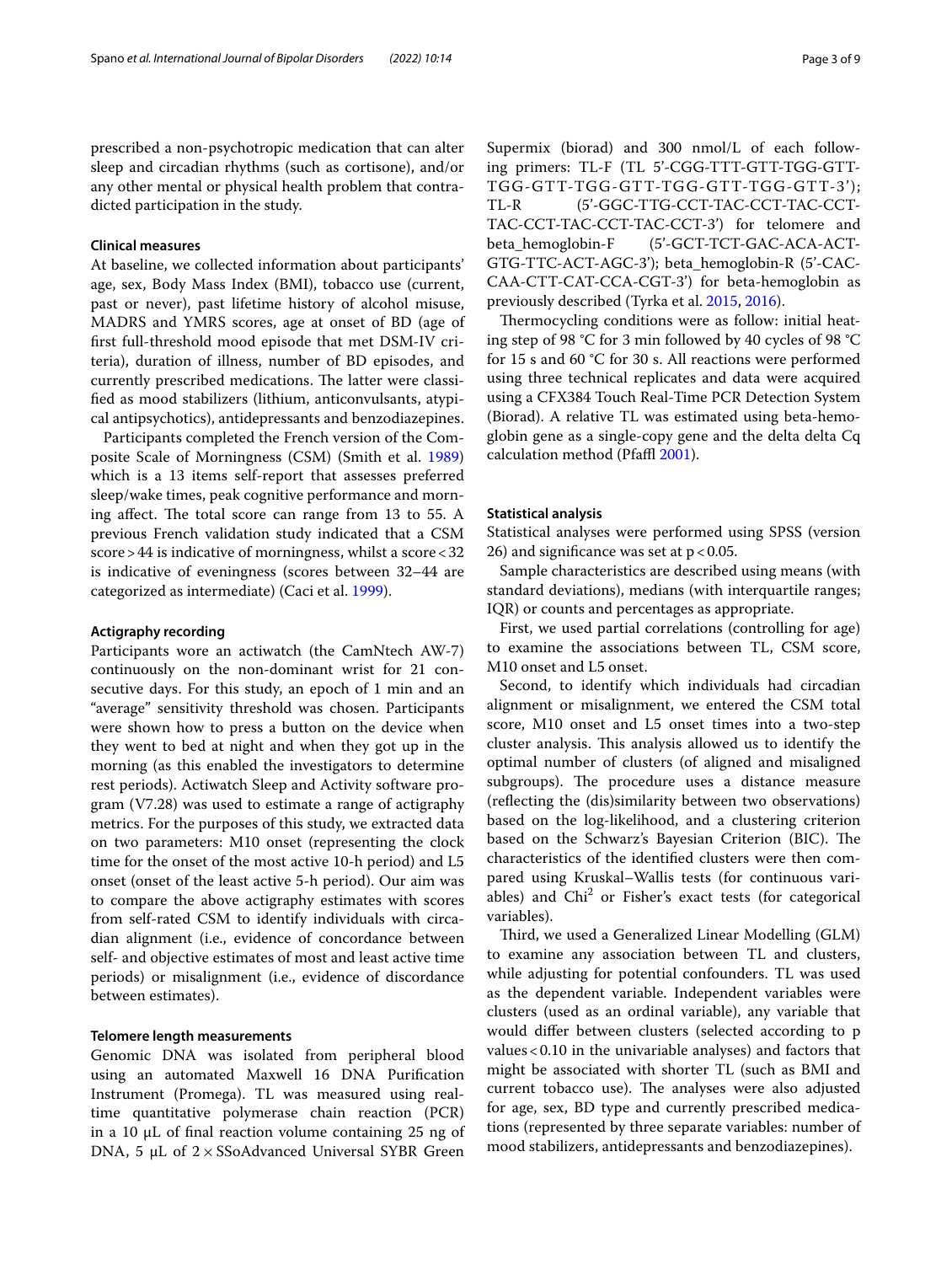## **Results**

The sample comprised 101 individuals with BD. As shown in Table [1](#page-3-0), the sample median age was about 43 (IQR 34–54), most individuals were female (61.4%), and

<span id="page-3-0"></span>**Table 1** Socio-demographic and clinical characteristics of the sample  $(N=101)$ 

| <b>Variables</b>             | N  | %     | <b>Median</b>  | <b>IQR</b>        |
|------------------------------|----|-------|----------------|-------------------|
| Sex (females)                | 62 | 61.4% |                |                   |
| Age                          |    |       | 42.6           | 33.8-54.2         |
| BD type 1                    | 75 | 74.3% |                |                   |
| Age at onset                 |    |       | 24             | $20 - 30$         |
| Duration of BD               |    |       | 15             | $10 - 25$         |
| Number of episodes           |    |       | 6              | $4 - 9$           |
| Number of mood stabilizers   |    |       | 1              | $1 - 2$           |
| Lithium                      | 66 | 65.3% |                |                   |
| Anticonvulsants              | 48 | 47.5% |                |                   |
| Antipsychotics               | 32 | 31.7% |                |                   |
| Antidepressants              | 29 | 28.7% |                |                   |
| Benzodiazepines              | 11 | 10.9% |                |                   |
| Body Mass Index              |    |       | 24.5           | $22.5 - 27.8$     |
| Sleep apnea risk             | 19 | 18.8% |                |                   |
| Tobacco current smoker       | 48 | 47.5% |                |                   |
| Past lifetime alcohol misuse | 31 | 30.7% |                |                   |
| <b>MADRS</b>                 |    |       | $\overline{2}$ | $0 - 4$           |
| <b>YMRS</b>                  |    |       | $\mathbf 0$    | $0 - 1$           |
| M10 onset (hours)            |    |       | 10:00          | $8:00 -$<br>11:00 |
| L5 onset (hours)             |    |       | 1:00           | $0:00 - 2:00$     |
| CSMa total score             |    |       | 36             | $30 - 42$         |
| Chronotype categories        |    |       |                |                   |
| Morning                      | 18 | 17.8% |                |                   |
| Intermediate                 | 53 | 52 5% |                |                   |
| Evening                      | 30 | 29.7% |                |                   |
| Telomere lenath              |    |       | 2.9            | $2.3 - 3.8$       |

IQR: interquartile, BD: Bipolar Disorder, MADRS: Montgomery Asberg Depression Rating Scale, YMRS: Young Mania Rating Scale, CSM: Composite Scale of Morningness

<sup>a</sup> A lower CSM scores is indicative of an evening type (range: 13-55)

nearly 75% had a diagnosis of BD-I. Most participants were being prescribed  $\geq 1$  mood stabilizer (n=95) with lithium being prescribed most often (65%), followed by anticonvulsants (47%) and atypical antipsychotics (32%). Median time of M10 onset was 10:00 h in the morning and median time of L5 onset was 01:00 h in the morning. The median CSM total score was 36 (IQR 30-42). Most participants had an intermediate chronotype (52.5%) while about 30% were evening types and about 18% were morning types. The sample median relative TL was 2.9 (IQR 2.3–3.8).

As shown in Table [2](#page-3-1), the cluster analysis generated 3 subgroups. Given the CSM and actigraphy estimates, we labelled the clusters as: Aligned Morning, Aligned Evening and Misaligned. Individuals in the Aligned Morning cluster  $(n=31)$  tend to have a morning chronotype and have an early start time for active and inactive periods (respectively 08:00 in the morning and midnight). Individuals in the Aligned Evening cluster  $(n=37)$  tend to have an evening chronotype and a later start time for active and inactive periods (respectively 11:00 in the morning and 02:00 in the morning). Misaligned individuals  $(n=32)$  were characterized by a tendency to an evening chronotype, but a moderately early start of active and inactive period (respectively 09:00 in the morning and 01:00 in the morning).

Table [3](#page-4-0) shows the socio-demographic and clinical characteristics of each cluster. Three variables significantly diferentiated between the clusters: age at inclusion  $(p=0.002)$ , duration of BD (P=0.006) and tobacco use  $(p=0.03)$ .

As shown in Table [4](#page-4-1), the multivariable analysis (Table [4](#page-4-1)) showed that TL was shorter in individuals being Misaligned and in older individuals. The effect of age and circadian misalignment were independent from each other (respectively,  $p = 0.04$  and  $p = 0.02$ ).

In addition, we performed a more parsimonious model that included only variables retained by the univariable analyses with p values<0.05, i.e. circadian misalignment, age, duration of BD and current tobacco use. We

<span id="page-3-1"></span>

|  |  |  |  | Table 2 Comparisons between clusters for Composite Scale of Morningness total score. M10 onset and L5 onset values |  |  |
|--|--|--|--|--------------------------------------------------------------------------------------------------------------------|--|--|
|--|--|--|--|--------------------------------------------------------------------------------------------------------------------|--|--|

| <b>Variables</b>        | <b>Aligned Morning</b><br>$(AM) n = 31$ | Aligned Evening (AE) $n = 37$ | Misaligned (MisA) $n = 32$ | p values   | Group comparisons |
|-------------------------|-----------------------------------------|-------------------------------|----------------------------|------------|-------------------|
| CSM <sup>a</sup>        | $42(39 - 46)$                           | $34(27-38)$                   | $32(30-35)$                | $10^{-10}$ | $AM > AF = MisA$  |
| M10 onset <sup>b</sup>  | $8:00(7:00-9:00)$                       | 11:00 (10:00-12:00)           | $9:00(9:00 - 10:00)$       | $10^{-15}$ | AM < MisA < AF    |
| $L5$ onset <sup>c</sup> | $0:00(0:00-1:00)$                       | $2:00(2:00-2:30)$             | 1:00 (1:00-1:00)           | $10^{-16}$ | AM < MisA < AF    |

CSM: Composite Scale of Morningness. Reported values represent medians and Interquartile ranges

<sup>a</sup> A lower CSM scores is indicative of an evening type (range: 13-55)

<sup>b</sup> A higher M10onset is indicative of a later period of activity during the day

<sup>c</sup> A higher L5onset is indicative of a later period of rest during the night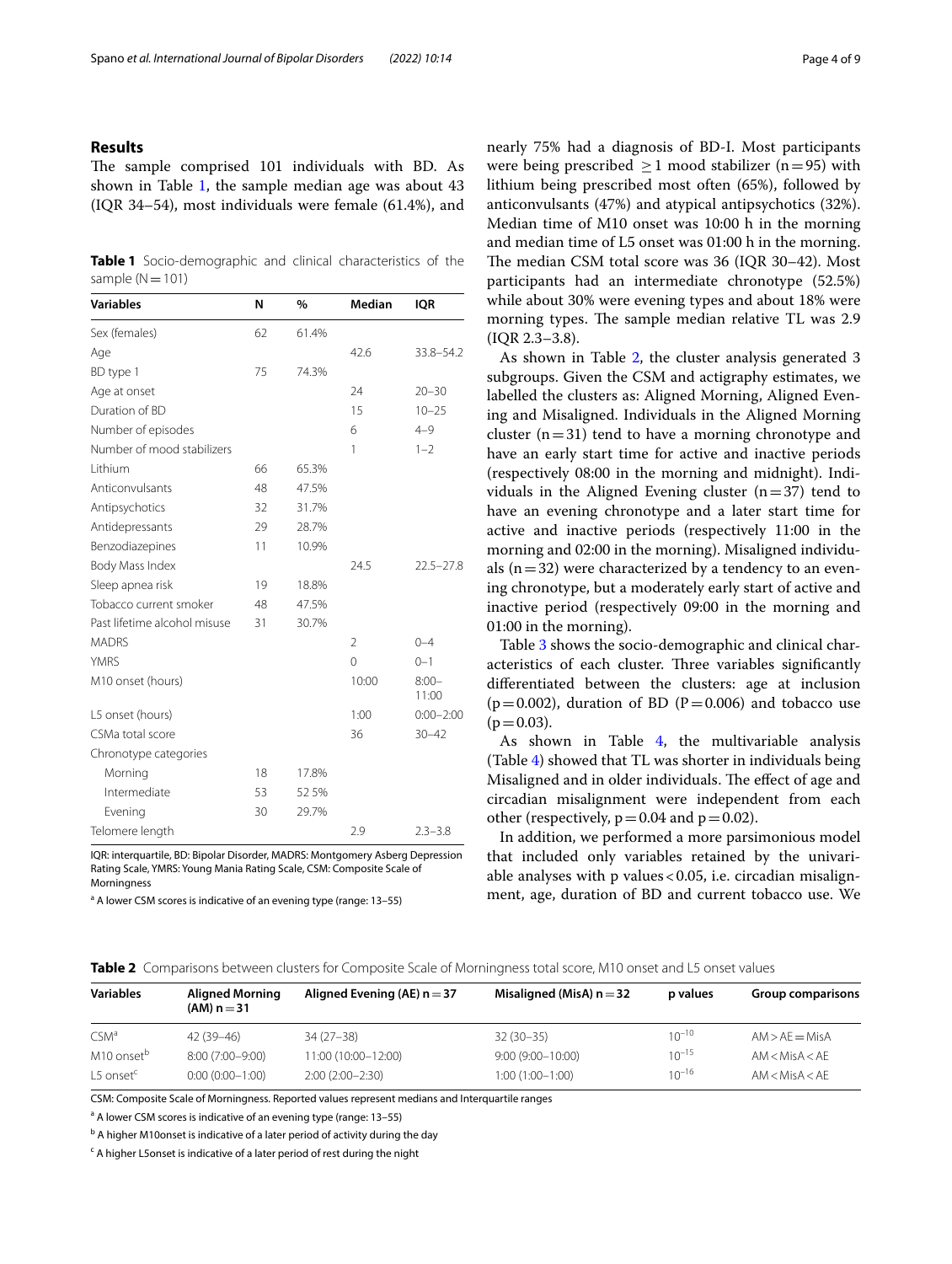| <b>Variables</b>    | <b>Aligned Morning</b><br>$n = 31$ | Misaligned $n = 32$ | <b>Aligned Evening</b><br>$n = 37$ | p values | <b>Group comparisons</b> |
|---------------------|------------------------------------|---------------------|------------------------------------|----------|--------------------------|
| Sex (females)       | 58%                                | 72%                 | 57%                                | 0.39     |                          |
| Age                 | 54 (38-62)                         | 44 (35 - 59)        | $38(31-43)$                        | 0.002    | $AM = MisA > AE$         |
| BD type 1           | 77%                                | 66%                 | 78%                                | 0.42     |                          |
| Age at onset        | $26(20-33)$                        | $24(20-30)$         | $21(19-30)$                        | 0.49     |                          |
| Duration of BD      | $23(12-31)$                        | $17(12-25)$         | $12(6-17)$                         | 0.0006   | $AM = MisA > AE$         |
| Number of episodes  | $8(6-10)$                          | $10(6-21)$          | $8(4-12)$                          | 0.27     |                          |
| Lithium             | 71%                                | 62%                 | 62%                                | 0.70     |                          |
| Anticonvulsants     | 52%                                | 53%                 | 40%                                | 0.51     |                          |
| Antipsychotics      | 29%                                | 34%                 | 32%                                | 0.91     |                          |
| Antidepressants     | 32%                                | 41%                 | 16%                                | 0.08     |                          |
| Benzodiazepines     | 19%                                | 6%                  | 5%                                 | 0.15     |                          |
| Body Mass Index     | $25(23-28)$                        | $25(22-26)$         | $23(22-28)$                        | 0.39     |                          |
| Sleep apnea risk    | 10%                                | 25%                 | 22%                                | 0.26     |                          |
| Current tobacco use | 32%                                | 47%                 | 65%                                | 0.03     | AM < MisA < AE           |
| Past alcohol misuse | 30%                                | 29%                 | 36%                                | 0.79     |                          |
| <b>MADRS</b>        | $1(0-3)$                           | $2(1-6)$            | $2(0-4)$                           | 0.07     |                          |

## <span id="page-4-0"></span>**Table 3** Comparisons between clusters for socio-demographic and clinical characteristics

Categorical variables are reported as percentage. Continuous variables are reported as median and interquartile

BD: Bipolar Disorder, MADRS: Montgomery Asberg Depression Rating Scale

<span id="page-4-1"></span>

|  |  | <b>Table 4</b> Multivariable analysis of telomere length according to clusters of circadian misalignment and confounders |  |
|--|--|--------------------------------------------------------------------------------------------------------------------------|--|
|  |  |                                                                                                                          |  |

| <b>Variables</b>            | Beta     | <b>SE</b> | <b>Wald Chi-Square</b>   | df | p value |
|-----------------------------|----------|-----------|--------------------------|----|---------|
| Aligned Morning             | 0.009    | 0.455     | < 0.001                  |    | 0.98    |
| Misaligned                  | $-0.547$ | 0.237     | 5.335                    |    | 0.02    |
| Aligned Evening (reference) |          | -         | $\overline{\phantom{0}}$ |    |         |
| Age                         | $-0.029$ | 0.014     | 4.127                    |    | 0.04    |
| Female                      | 0.289    | 0.216     | 1.786                    |    | 0.18    |
| BD type 1                   | 0.094    | 0.266     | 0.123                    |    | 0.73    |
| Duration of BD              | $-0.007$ | 0.016     | 0.194                    |    | 0.66    |
| <b>MADRS</b>                | 0.076    | 0.056     | 1.836                    |    | 0.17    |
| <b>BMI</b>                  | $-0.002$ | 0.022     | 0.009                    |    | 0.92    |
| Current tobacco use         | 0.46     | 0.243     | 3.579                    |    | 0.06    |
| Number of mood stabilizers  | $-0.038$ | 0.158     | 0.058                    |    | 0.81    |
| Antidepressants             | $-0.154$ | 0.252     | 0.372                    |    | 0.54    |
| Benzodiazepines             | $-0.682$ | 0.443     | 2.364                    |    | 0.12    |
| Intercept                   | 4.227    | 0.791     | 28.555                   |    | < 0.001 |

SE: Standard Error, df: degree of freedom, BD: Bipolar Disorder, MADRS: Montgomery Asberg Depression Rating Scale, BMI Body Mass Index

found similar results and observed independent associations between TL and age  $(p=0.044)$  and between TL and circadian misalignment  $(p=0.025)$  (model not shown in details, available on request). In this model,

the associations between TL and current tobacco use ( $p=0.09$ ) and between TL and duration of BD ( $p=0.68$ ) were not signifcant.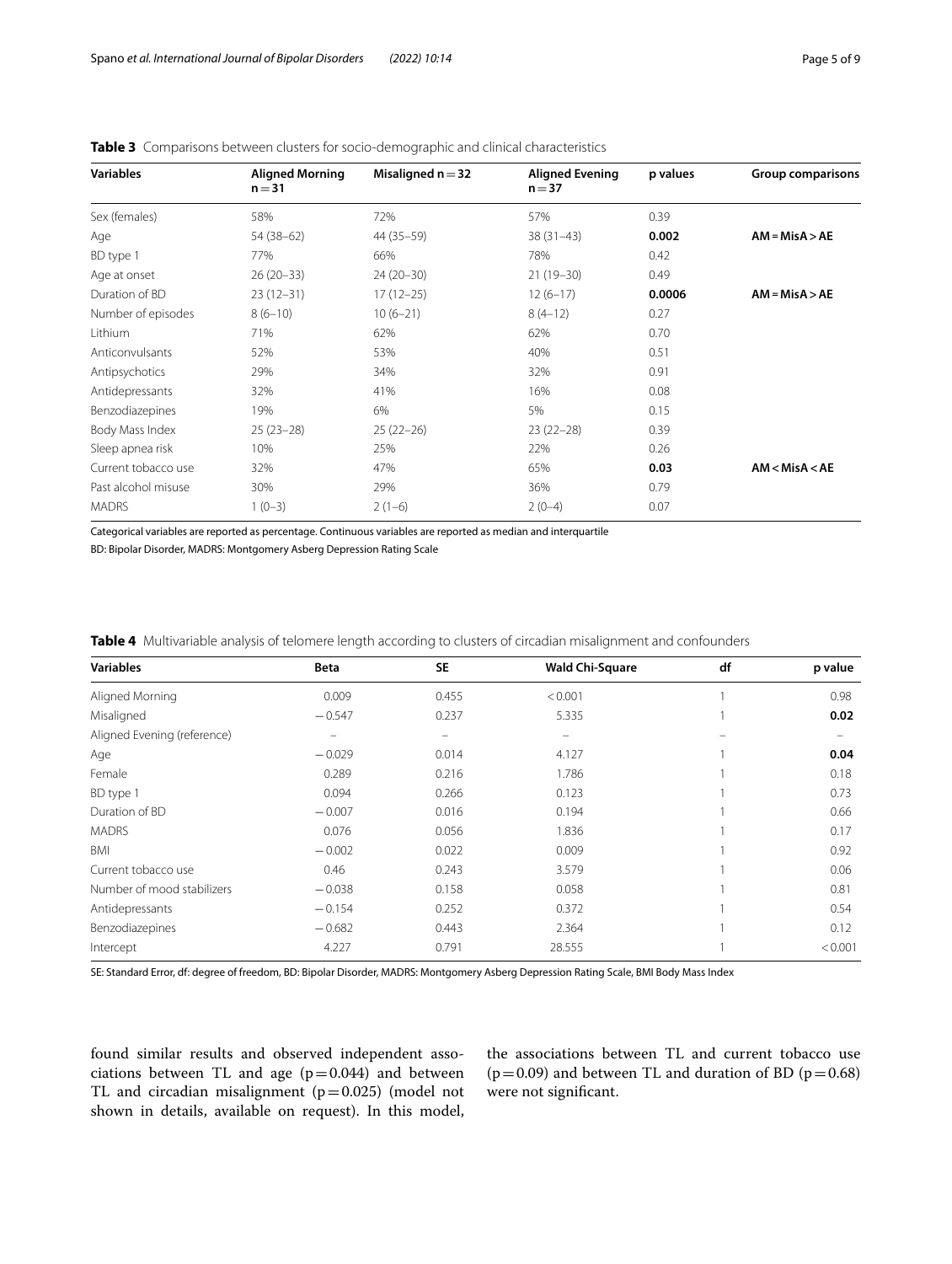## **Discussion**

Previous research has demonstrated shorter TL in BD compared with healthy controls (Huang et al. [2018\)](#page-7-3). To our knowledge, this is the frst study to suggest that telomeres are shorter in a subset of individuals with BD who demonstrated circadian misalignment, i.e., who have a mismatch between their preferred and actual phase of greatest activity. Furthermore, this association was independent of the association between TL and age and remained statistically signifcant after adjusting analyses for potential confounders (as identifed in previous research).

This study focused on a 'created' variable called circadian misalignment, which was based on the discordance between objectively assessed timing of activity and selfreported preference for greater activity in the morning or evening (also referred to as chronotype). The current study identifed that around one third of individuals with BD experience circadian misalignment. Interestingly, this type of misalignment is typically seen in adolescents (and is sometimes referred to as "social jetlag") (Henderson et al. [2019](#page-7-23)), but also in other sub-populations, such as shift-workers (Roenneberg et al. [2019\)](#page-7-24). The explanation of the observed pattern is usually presented as follows. Across the lifespan, chronotype typically shifts, from greater eveningness during adolescence to greater morningness in older adults (Randler [2016](#page-7-25)). When allowed to follow their preferred patterns (during weekends or vacations, etc.), individuals with an evening chronotype typically have later pressure for sleep, later bedtime, later wake time, and a slower dissipation of sleep in the morning. Conversely, during entrainment (e.g., forced regular weekly routines), individuals with an evening chronotype experience more sleep deprivation, leading to a chronic sleep debt compared with individuals with a morning chronotype (Taillard et al. [2021\)](#page-7-26). Greater eveningness may therefore increase the risk of circadian misalignment between the endogenous biological clocks and the timing of regular weekday activities (with required onsets and ofsets of certain activities).

Several hypotheses may explain our fnding that this type of circadian misalignment may be associated with shorter TL. For example, misaligned individuals are more prone to sleep loss and sleep disturbances that may shorten telomeres (Tempaku et al. [2015](#page-7-27)). Also, evening types reported higher levels of tobacco and alcohol use (Evans and Norbury [2021\)](#page-7-28), which some researchers suggest may be a strategy employed to counterbalance wake effort in the morning and/or to promote sleep in the evening (Taillard et al. [2021\)](#page-7-26). Both tobacco and alcohol use have been associated with shorter TL in metaanalyses (Astuti et al. [2017](#page-6-11); Navarro-Mateu et al. [2021](#page-7-29)). Moreover, circadian misalignment may lead to circadian disturbances in cortisol secretion rhythms (Huang et al. [2021](#page-7-30)) and, in turn, cortisol reactivity has been associated with telomere shortening (Jiang et al. [2019\)](#page-7-31).

This study has several strengths, including a relatively large size of the sample for a study of TL in BD (most previous studies included<40 cases), and our analyses considered several potential confounders. Nevertheless, the key limitations should be discussed. First, the CSM is a self-report measure that is at risk of individual biases. Secondly, our objective measures of activity (e.g., M10 onset) were not adapted to take account of the participants' employment status or other "zeigtgebers", such as regular routines involving child care responsibilities, etc. Thirdly, and most important, there is no consensus definition of circadian misalignment and we acknowledge that other approaches (such as those that rely on diferences in weekday and weekend patterns of activity) might yield diferent fndings (Roenneberg et al. [2019](#page-7-24)). Fourthly, whilst we had detailed information about currently prescribed medications, our analyses did not consider dose or duration of treatment exposure, nor was it feasible to explore putative links to each mood stabilizer (such as lithium), or to specifc combinations of mood stabilizers. This is potentially important as, for example, duration of treatment, especially of lithium, may be associated with a longer TL (Squassina et al. [2016\)](#page-7-10). Finally, the original cross-sectional study was not specifcally designed to evaluate circadian misalignment or any longitudinal association with telomere shortening. Also, we did not have an a priori statistical power analyses applicable to this specifc project and, as this was an exploratory study, we have not applied any correction for multiple testing. All these issues mean our fndings need replication.

If our fndings are confrmed, this study may open avenues for a better understanding of the mechanisms leading to telomere shortening in BD and consideration of strategies to slow-down the phenomenon. Targeting some modifable behavioral risk factors that have been associated with shorter TL (smoking, physical inactivity, obesity, poor diet, substance abuse) may lead to a gain in life expectancy of three years at age 50 years in BD (Dregan et al. [2020\)](#page-7-32). Our study offers an additional target for intervention in BD that is the mismatch between preferred and actual circadian phase of activity. Chronotype (i.e., an evening preference) is suggested to be moderately modifable (Leocadio-Miguel et al. [2021](#page-7-33)). Nevertheless, some interventions targeting light exposure, fxed meals times, cafeine intake and exercise may induce a phase advance in individuals with late chronotypes, (Facer-Childs et al. [2019](#page-7-34); Thomas et al. [2020](#page-7-35)). Such an efect has not been explored yet in a population with BD. Additionally, one simple way to reduce circadian misalignment would be to encourage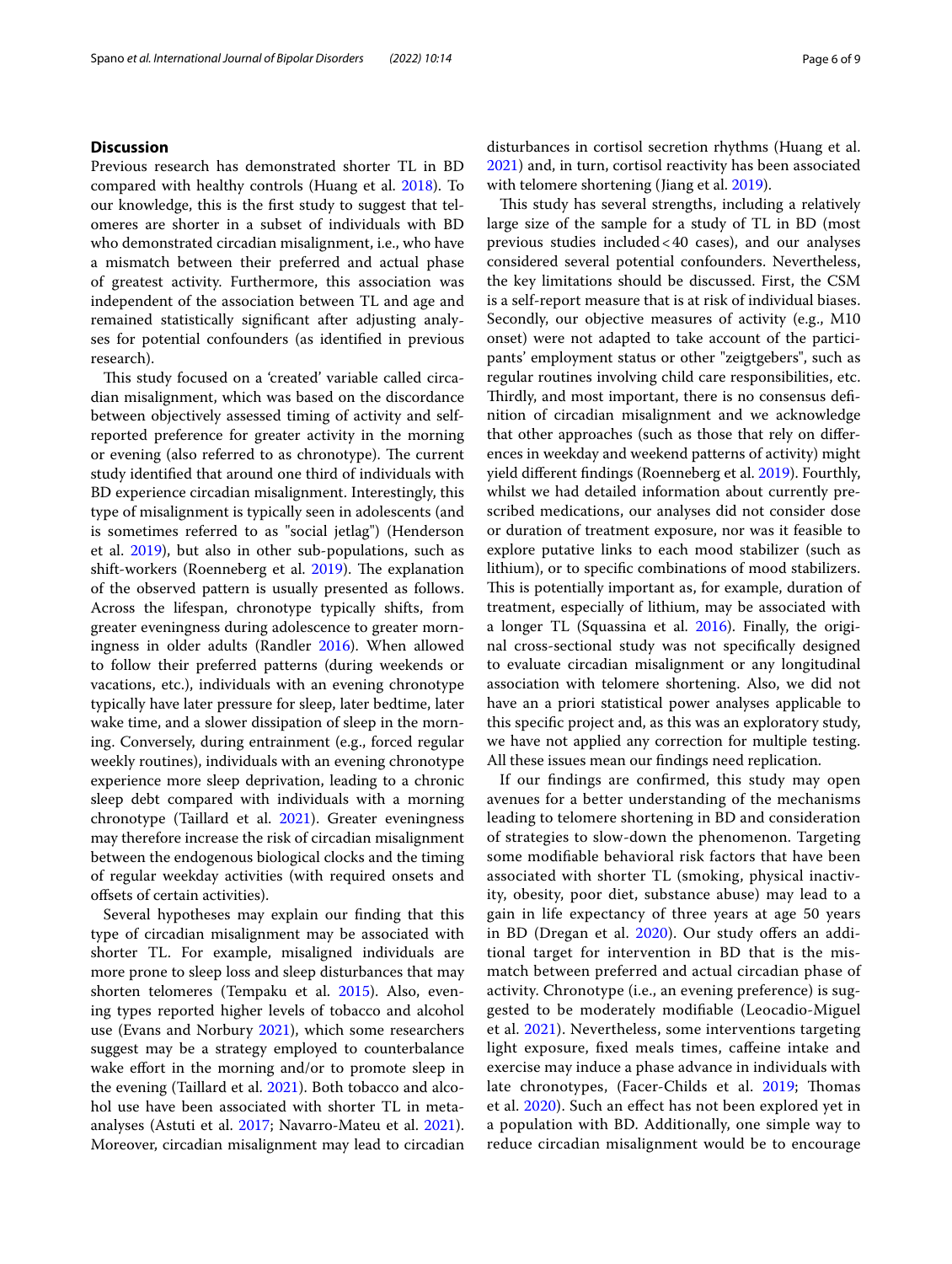individuals to adjust their work schedule or other regular routines to match more closely the individual's chronotype. This might be done through simple selfhelp techniques, the use of digital apps or more formal chronotherapies (Gottlieb et al. [2019\)](#page-7-36). In this context, we also note that lithium might prevent telomere attrition, and that its efficacy in BD may partly be mediated by its stabilizing efect on circadian rhythms (Xu et al. [2021\)](#page-8-4). More research is therefore needed to test whether any of the potential manipulations of the biological clock and/or attempts at creating a better ft between actual and preferred timing of activity would lead to some beneft for outcomes in BD, especially in terms of cellular aging. Future research that attempts to integrate biological and psychological approaches might examine whether putative chronotherapy interventions are associated with less telomere attrition that control interventions.

In conclusion, we suggested that TL was shorter in a subpopulation of individuals with BD who displayed circadian misalignment, even after adjustment for chronological age and other potential confounders. If fndings are replicated, it may encourage routine clinical measurements of preferred activity phase to identify individuals with circadian misalignment as they may be at greater risk of telomere attrition. Another potential outcome of this study is that it may open up new avenues of research such as the exploration of whether interventions targeted at any circadian mismatch in individuals with BD not only improve the clinical course and outcome, but reduce the risk of premature cellular aging.

#### **Acknowledgements**

We express our thanks to the individuals who participated to the present study.

#### **Author contributions**

BE is the principal investigator of this study and obtained the funding. LS and CMC designed the lab experimental measures of telomere length. LS and VH performed the frst exploratory statistical analyses and wrote the frst draft of the manuscript. BE and JS reviewed the statistical analyses and wrote the fnal draft of the manuscript. CMC and FB critically reviewed the fnal version of the manuscript. All authors read and approved the fnal manuscript.

#### **Funding**

This research was supported by Institut National de la Santé et de la Recherche Médicale (INSERM), and Assistance Publique des Hôpitaux de Paris (AP-HP). L. Spano is supported by a grant from Fondation Fondamental (Prix FACE). CMC is supported by the Centre National pour la Recherche Scientifque (CNRS). This project ("AgedBip") is also supported by a grant from Fondation Fondamental (Prix Marcel Dassault 2021 to B. Etain and Prix Face for L. Spano). These funding sources had no role in the study design, data collection, analysis, preparation of the manuscript, or decision to submit the manuscript for publication.

#### **Availability of data and materials**

Due to ethical and legal restrictions, data involving clinical participants cannot be made publicly available. All relevant data are available upon request to the authors for researchers who meet the criteria for access to confdential data.

## **Declarations**

## **Ethics approval and consent to participate**

This research protocol (Clinical Trials Number NCT02627404) was approved by the French medical ethics committee (Comité de Protection des Personnes (CPP) – IDRCB2008\_AO1465\_50 VI – Pitié-Salpêtrière 118–08) and carried out according to the approved guidelines. Written informed consent was obtained from all participants.

#### **Competing interests**

None in relation to this article.

## **Author details**

<sup>1</sup> INSERM UMR-S 1144, Optimisation Thérapeutique en Neurospsychopharmacologie, OTeN, Université de Paris, 75006 Paris, France.<sup>2</sup> Université de Paris, Paris, France.<sup>3</sup> DMU Neurosciences, Département de Psychiatrie Et de Médecine Addictologique, AP-HP.Nord, GH Saint-Louis-Lariboisière-F. Widal, Paris, France. <sup>4</sup>Translational and Clinical Research Institute, Newcastle University, Newcastle upon Tyne, UK.<sup>5</sup> Département de Psychiatrie et de Médecine Addictologique, Centre Expert Troubles Bipolaires, Hôpital Fernand Widal, 200, rue du Faubourg Saint Denis, 75010 Paris Cedex, France.

## Received: 28 February 2022 Accepted: 25 April 2022 Published online: 27 May 2022

#### **References**

- <span id="page-6-2"></span>Aas M, Elvsåshagen T, Westlye LT, Kaufmann T, Athanasiu L, Djurovic S, Melle I, van der Meer D, Martin-Ruiz C, Steen NE, Agartz I, Andreassen OA. Telomere length is associated with childhood trauma in patients with severe mental disorders. Transl Psychiatry. 2019;9:97.
- <span id="page-6-11"></span>Astuti Y, Wardhana A, Watkins J, Wulaningsih W, Network PR. Cigarette smoking and telomere length: a systematic review of 84 studies and meta-analysis. Environ Res. 2017;158:480–9.
- <span id="page-6-0"></span>Aubert G, Lansdorp PM. Telomeres and Aging. Physiol Rev. 2008;88:23.
- <span id="page-6-7"></span>Ballard T, Lagorio S, De Angelis G, Verdecchia A, Cancer incidence and mortality among fight personnel: a meta-analysis. Aviat Space Environ Med. 2000;71:216–24.
- <span id="page-6-5"></span>Banks G, Nolan PM, Peirson SN. Reciprocal interactions between circadian clocks and aging. Mamm Genome. 2016;27:332–40.
- <span id="page-6-9"></span>Baron KG, Reid KJ. Circadian misalignment and health. Int Rev Psychiatry. 2014;26:139–54.
- <span id="page-6-3"></span>Birkenaes V, Elvsashagen T, Westlye LT, Hoegh MC, Haram M, Werner MCF, Quintana DS, Lunding SH, Martin-Ruiz C, Agartz I, Djurovic S, Steen NE, Andreassen OA, Aas M. Telomeres are shorter and associated with number of suicide attempts in afective disorders. J Afect Disord. 2021;295:1032–9.
- <span id="page-6-1"></span>Blackburn EH, Epel ES, Lin J. Human telomere biology: a contributory and interactive factor in aging, disease risks, and protection. Science. 2015;350:1193–8.
- <span id="page-6-6"></span>Boomgarden AC, Sagewalker GD, Shah AC, Haider SD, Patel P, Wheeler HE, Dubowy CM, Cavanaugh DJ. Chronic circadian misalignment results in reduced longevity and large-scale changes in gene expression in Drosophila. BMC Genomics. 2019;20:14.
- <span id="page-6-4"></span>Bortolato B, Köhler CA, Evangelou E, León-Caballero J, Solmi M, Stubbs B, Belbasis L, Pacchiarotti I, Kessing LV, Berk M, Vieta E, Carvalho AF. Systematic assessment of environmental risk factors for bipolar disorder: an umbrella review of systematic reviews and meta-analyses. Bipolar Disord. 2017;19:84–96.
- <span id="page-6-10"></span>Caci H, Nadalet L, Staccini P, Myquel M, Boyer P. Psychometric properties of the French version of the composite scale of morningness in adults. Eur Psychiatry. 1999;14:284–90.
- <span id="page-6-8"></span>Carugno M, Maggioni C, Crespi E, Bonzini M, Cuocina S, Dioni L, Tarantini L, Consonni D, Ferrari L, Pesatori AC. Night shift work, dna methylation and telomere length: an investigation on hospital female nurses. Int J Environ Res Public Health. 2019;16:2292.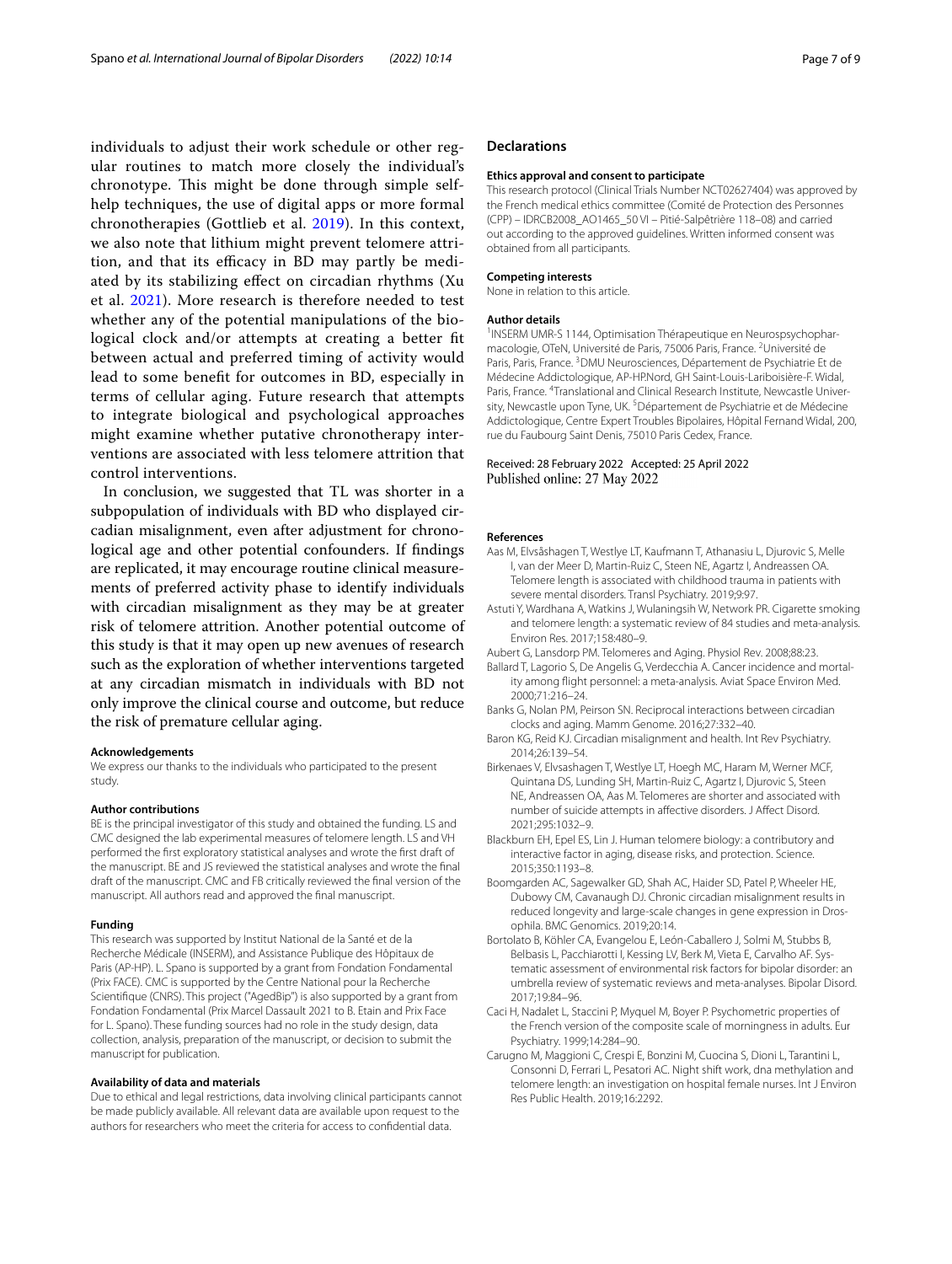<span id="page-7-8"></span>Coutts F, Palmos AB, Duarte RRR, de Jong S, Lewis CM, Dima D, Powell TR. The polygenic nature of telomere length and the anti-ageing properties of lithium. Neuropsychopharmacol. 2019;44:757–65.

- <span id="page-7-32"></span>Dregan A, McNeill A, Gaughran F, Jones PB, Bazley A, Cross S, Lillywhite K, Armstrong D, Smith S, Osborn DPJ, Stewart R, Wykes T, Hotopf M. Potential gains in life expectancy from reducing amenable mortality among people diagnosed with serious mental illness in the United Kingdom. PLoS ONE. 2020;15: e0230674.
- <span id="page-7-28"></span>Evans SL, Norbury R. Associations between diurnal preference, impulsivity and substance use in a young-adult student sample. Chronobiol Int. 2021;38:79–89.
- <span id="page-7-34"></span>Facer-Childs ER, Middleton B, Skene DJ, Bagshaw AP. Resetting the late timing of "night owls" has a positive impact on mental health and performance. Sleep Med. 2019;60:236–47.
- <span id="page-7-19"></span>First M, Sptzer R, Gibbon M, William J. Structured Clinical Interview for DSM-IV Axis I Disorders—Patient Edition (SCID-I/P). New York: New York State Psychiatric Institute; 1995.
- <span id="page-7-4"></span>Gielen M, Hageman GJ, Antoniou EE, Nordfall K, Mangino M, Balasubramanyam M, de Meyer T, Hendricks AE, Giltay EJ, Hunt SC, Nettleton JA, Salpea KD, Diaz VA, Farzaneh-Far R, Atzmon G, Harris SE, Hou L, Gilley D, Hovatta I, Kark JD, Nassar H, Kurz DJ, Mather KA, Willeit P, Zheng Y-L, Pavanello S, Demerath EW, Rode L, Bunout D, Steptoe A, Boardman L, Marti A, Needham B, Zheng W, Ramsey-Goldman R, Pellatt AJ, Kaprio J, Hofmann JN, Gieger C, Paolisso G, Hjelmborg JBH, Mirabello L, Seeman T, Wong J, van der Harst P, Broer L, Kronenberg F, Kollerits B, Strandberg T, Eisenberg DTA, Duggan C, Verhoeven JE, Schaakxs R, Zannolli R, dos Reis RMR, Charchar FJ, Tomaszewski M, Mons U, Demuth I, Molli AEI, Cheng G, Krasnienkov D, D'Antono B, Kasielski M, McDonnell BJ, Ebstein RP, Sundquist K, Pare G, Chong M, Zeegers MP, group, T.,. Body mass index is negatively associated with telomere length: a collaborative cross-sectional meta-analysis of 87 observational studies. Am J Clin Nutr. 2018;108:453–75.
- <span id="page-7-36"></span>Gottlieb JF, Benedetti F, Geofroy PA, Henriksen TEG, Lam RW, Murray G, Phelps J, Sit D, Swartz HA, Crowe M, Etain B, Frank E, Goel N, Haarman BCM, Inder M, Kallestad H, Jae Kim S, Martiny K, Meesters Y, Porter R, Riemersma-van der Lek RF, Ritter PS, Schulte PFJ, Scott J, Wu JC, Yu X, Chen S. The chronotherapeutic treatment of bipolar disorders: a systematic review and practice recommendations from the ISBD task force on chronotherapy and chronobiology. Bipolar Disord. 2019;21:741–73.
- <span id="page-7-12"></span>Grosbellet E, Zahn S, Arrive M, Dumont S, Gourmelen S, Pevet P, Challet E, Criscuolo F. Circadian desynchronization triggers premature cellular aging in a diurnal rodent. FASEB J. 2015;29:4794–803.
- <span id="page-7-23"></span>Henderson SEM, Brady EM, Robertson N. Associations between social jetlag and mental health in young people: A systematic review. Chronobiol Int. 2019;36:1316–33.
- <span id="page-7-3"></span>Huang Y-C, Wang L-J, Tseng P-T, Hung C-F, Lin P-Y. Leukocyte telomere length in patients with bipolar disorder: An updated meta-analysis and subgroup analysis by mood status. Psychiatry Res. 2018;270:41–9.
- <span id="page-7-30"></span>Huang G, Ma H, Gan X, Li S, Ma X, Chen S, Yang H, Zhu X, Jiang H, Bi Q, Shao Y, Yang Y, Guo J. Circadian misalignment leads to changes in cortisol rhythms, blood biochemical variables and serum miRNA profles. Biochem Biophys Res Commun. 2021;567:9–16.
- <span id="page-7-13"></span>Inokawa H, Umemura Y, Shimba A, Kawakami E, Koike N, Tsuchiya Y, Ohashi M, Minami Y, Cui G, Asahi T, Ono R, Sasawaki Y, Konishi E, Yoo SH, Chen Z, Teramukai S, Ikuta K, Yagita K. Chronic circadian misalignment acceler‑ ates immune senescence and abbreviates lifespan in mice. Sci Rep. 2020;10:2569.
- <span id="page-7-31"></span>Jiang Y, Da W, Qiao S, Zhang Q, Li X, Ivey G, Zilioli S. Basal cortisol, cortisol reactivity, and telomere length: A systematic review and meta-analysis. Psychoneuroendocrinology. 2019;103:163–72.
- <span id="page-7-11"></span>Kagawa Y. From clock genes to telomeres in the regulation of the healthspan. Nutr Rev. 2012;70:459–71.
- <span id="page-7-0"></span>Kessing LV, Vradi E, Andersen PK. Life expectancy in bipolar disorder. Bipolar Disord. 2015a;17:543–8.
- <span id="page-7-1"></span>Kessing LV, Vradi E, McIntyre RS, Andersen PK. Causes of decreased life expectancy over the life span in bipolar disorder. J Afect Disord. 2015b;180:142–7.
- <span id="page-7-33"></span>Leocadio-Miguel MA, Ruiz FS, Ahmed SS, Taporoski TP, Horimoto A, Beijamini F, Pedrazzoli M, Knutson KL, Pereira AC, von Schantz M. Compared heritability of chronotype instruments in a single population sample. J Biol Rhythms. 2021;36:483–90.
- <span id="page-7-5"></span>Li Z, He Y, Wang D, Tang J, Chen X. Association between childhood trauma and accelerated telomere erosion in adulthood: a meta-analytic study. J Psychiatr Res. 2017;93:64–71.
- <span id="page-7-6"></span>Martinsson L, Wei Y, Xu D, Melas PA, Mathé AA, Schalling M, Lavebratt C, Backlund L. Long-term lithium treatment in bipolar disorder is associated with longer leukocyte telomeres. Transl Psychiatry. 2013;3:e261–e261.
- <span id="page-7-18"></span>Meyrel M, Scott J, Etain B. Chronotypes and circadian rest-activity rhythms in bipolar disorders: a meta-analysis of self- and observer rating scales. Bipolar Disord. 2021. [https://doi.org/10.1111/bdi.13122.](https://doi.org/10.1111/bdi.13122)
- <span id="page-7-20"></span>Montgomery SA, Åsberg M. A new depression scale designed to be sensitive to change. Br J Psychiatry. 1979;134:382–9.
- <span id="page-7-17"></span>Murray G, Gottlieb J, Hidalgo MP, Etain B, Ritter P, Skene DJ, Garbazza C, Bullock B, Merikangas K, Zipunnikov V, Shou H, Gonzalez R, Scott J, Geofroy PA, Frey BN. Measuring circadian function in bipolar disorders: empirical and conceptual review of physiological, actigraphic, and self-report approaches. Bipolar Disord. 2020;22:693–710.
- <span id="page-7-29"></span>Navarro-Mateu F, Husky M, Cayuela-Fuentes P, Alvarez FJ, Roca-Vega A, Rubio-Aparicio M, Chirlaque MD, Cayuela ML, Martinez S, Sanchez-Meca J. The association of telomere length with substance use disorders: a systematic review and meta-analysis of observational studies. Addiction. 2021;116:1954–72.
- <span id="page-7-15"></span>Pavanello S, Stendardo M, Mastrangelo G, Casillo V, Nardini M, Mutti A, Campisi M, Andreoli R, Boschetto P. Higher number of night shifts associates with good perception of work capacity and optimal lung function but correlates with increased oxidative damage and telomere attrition. Biomed Res Int. 2019;2019:8327629.
- <span id="page-7-22"></span>Pfaffl MW. A new mathematical model for relative quantification in real-time RT-PCR. Nucleic Acids Res. 2001;29:45e–45.
- <span id="page-7-9"></span>Pisanu C, Congiu D, Manchia M, Caria P, Cocco C, Dettori T, Frau DV, Manca E, Meloni A, Nieddu M, Noli B, Pinna F, Robledo R, Sogos V, Ferri GL, Carpiniello B, Vanni R, Bocchetta A, Severino G, Ardau R, Chillotti C, Zompo MD, Squassina A. Diferences in telomere length between patients with bipolar disorder and controls are influenced by lithium treatment. Pharmacogenomics. 2020;21:533–40.
- <span id="page-7-7"></span>Powell TR, Dima D, Frangou S, Breen G. Telomere length and bipolar disorder. Neuropsychopharmacol. 2018;43:454.
- <span id="page-7-25"></span>Randler C. Ontogeny of morningness-eveningness across the adult human lifespan. Naturwissenschaften. 2016;103:3.
- <span id="page-7-2"></span>Rizzo LB. The theory of bipolar disorder as an illness of accelerated aging: implications for clinical care and research. Neurosci Biobehav Rev. 2014;13(42):157–69.
- <span id="page-7-24"></span>Roenneberg T, Pilz LK, Zerbini G, Winnebeck EC. Chronotype and social jetlag: a (self-) critical review. Biology. 2019;8:54.
- <span id="page-7-16"></span>Samulin Erdem J, Noto HO, Skare O, Lie JS, Petersen-Overleir M, Reszka E, Peplonska B, Zienolddiny S. Mechanisms of breast cancer risk in shift workers: association of telomere shortening with the duration and intensity of night work. Cancer Med. 2017;6:1988–97.
- <span id="page-7-21"></span>Smith CS, Reilly C, Midkiff K. Evaluation of three circadian rhythm questionnaires with suggestions for an improved measure of morningness. J Appl Psychol. 1989;74:728–38.
- <span id="page-7-10"></span>Squassina A, Pisanu C, Congiu D, Caria P, Frau D, Niola P, Melis C, Baggiani G, Lopez JP, Cruceanu C, Turecki G, Severino G, Bocchetta A, Vanni R, Chillotti C, Del Zompo M. Leukocyte telomere length positively correlates with duration of lithium treatment in bipolar disorder patients. Eur Neuropsychopharmacol. 2016;26:1241–7.
- <span id="page-7-14"></span>Su F, Huang D, Wang H, Yang Z. Associations of shift work and night work with risk of all-cause, cardiovascular and cancer mortality: a meta-analysis of cohort studies. Sleep Med. 2021;86:90–8.
- <span id="page-7-26"></span>Taillard J, Sagaspe P, Philip P, Bioulac S. Sleep timing, chronotype and social jetlag: impact on cognitive abilities and psychiatric disorders. Biochem Pharmacol. 2021;191: 114438.
- <span id="page-7-27"></span>Tempaku PF, Mazzotti DR, Tufk S. Telomere length as a marker of sleep loss and sleep disturbances: a potential link between sleep and cellular senescence. Sleep Med. 2015;16:559–63.
- <span id="page-7-35"></span>Thomas JM, Kern PA, Bush HM, McQuerry KJ, Black WS, Clasey JL, Pendergast JS. Circadian rhythm phase shifts caused by timed exercise vary with chronotype. JCI Insight. 2020;5:134270.